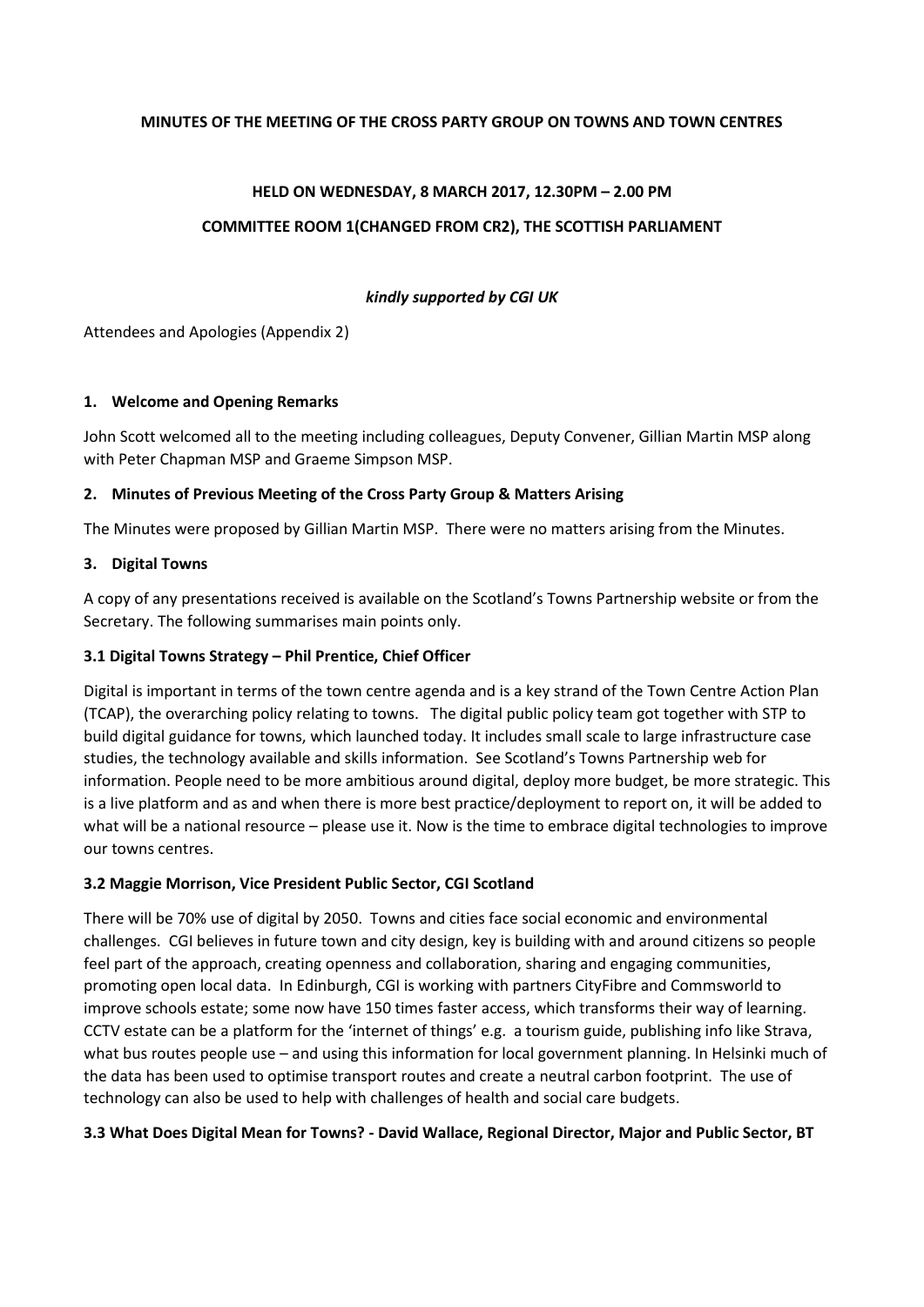Key is collaboration and sharing of ideas; creating the right framework – WiFi on the High Street is just a given now especially for the young, bringing services together. In Glasgow lamp-posts are energy efficient, can monitor safety, transport, detect air pollution, and provide WiFi. Felixstowe haulage logistics is informed through real time marrying up of traffic information, weather reporting and shipping location.

Towns face a lot of challenges such as scale and budget. BT is looking to provide funding to support a collective of like-minded towns. Scotland's Towns Partnership will launch more details on this.

## **3.4 Digital Renfrewshire - Diane Webb, Project Manager, Digital Assistance, Renfrewshire Council**

The #DigiRen project stemmed from an awareness that the area had high digital exclusion - viewed as socially exclusive. People who benefit most are those who face social inequality already – disabled, long term health conditions, older people, long term poverty-affected. Getting it right for the people facing the long term barriers first, will make a difference for everyone. The council set up a £7.5m project aimed at tackling poverty, an aspect of which was digital strategy development. This changed to digital *participation* more empowering and sustainable. An overarching digital strategy tackling digital exclusion and developing local relationships, encouraging buy in, to create a movement and call to action. It is important to ensure everyone has the opportunity to reach digital potential to access health, social and cultural benefits. It could be simply to contact family and friends but even to set up a business. A targeted approach meant that getting it right for those excluded first, would ensure it was right for everyone. A map was created highlighting the most-excluded areas.

They signed up to the SCVO digital participation Charter; created two digital posts – recruiting digital volunteers to coordinate and set up coding clubs, and a digital participation officer based in the community to set up digital skills classes for older people and people with disability.

There is now public WiFi for Paisley, Johnstone and Renfrew in libraries, community centres and public areas. A key barrier had been public access to internet. People now feel they are being listened to. The Council wants to create reasons for people to stay in towns – making towns accessible, positive seamless experience from outside to inside space. They also partnered with UWS and the college to enable 'eduroam' across campuses.

The WiFi platform provides better data on movement, helping to improve and monitor impact of some initiatives; pushes info out so people know what's happening in the area and for Paisley 2021. They are working to further improve with the help of local supplier Boston Networks. Scottish Futures Trust helped fund some of the installation.

The project has created an opportunity for community benefits and local employment.

## **3.5 Digital Support for Renewable Towns - Brian Walker, Principal, Energy Edge Consulting**

Energy Edge is an energy consulting firm, acting as a trusted adviser to end users. Services focus on:

- On and offsite generation support
- Energy tendering
- Demand response programs
- Sustainable energy initiatives.

Yesterday's power grid -

- Traditionally a "one-way" interaction between consumer and utility
- Consumers use power when they need it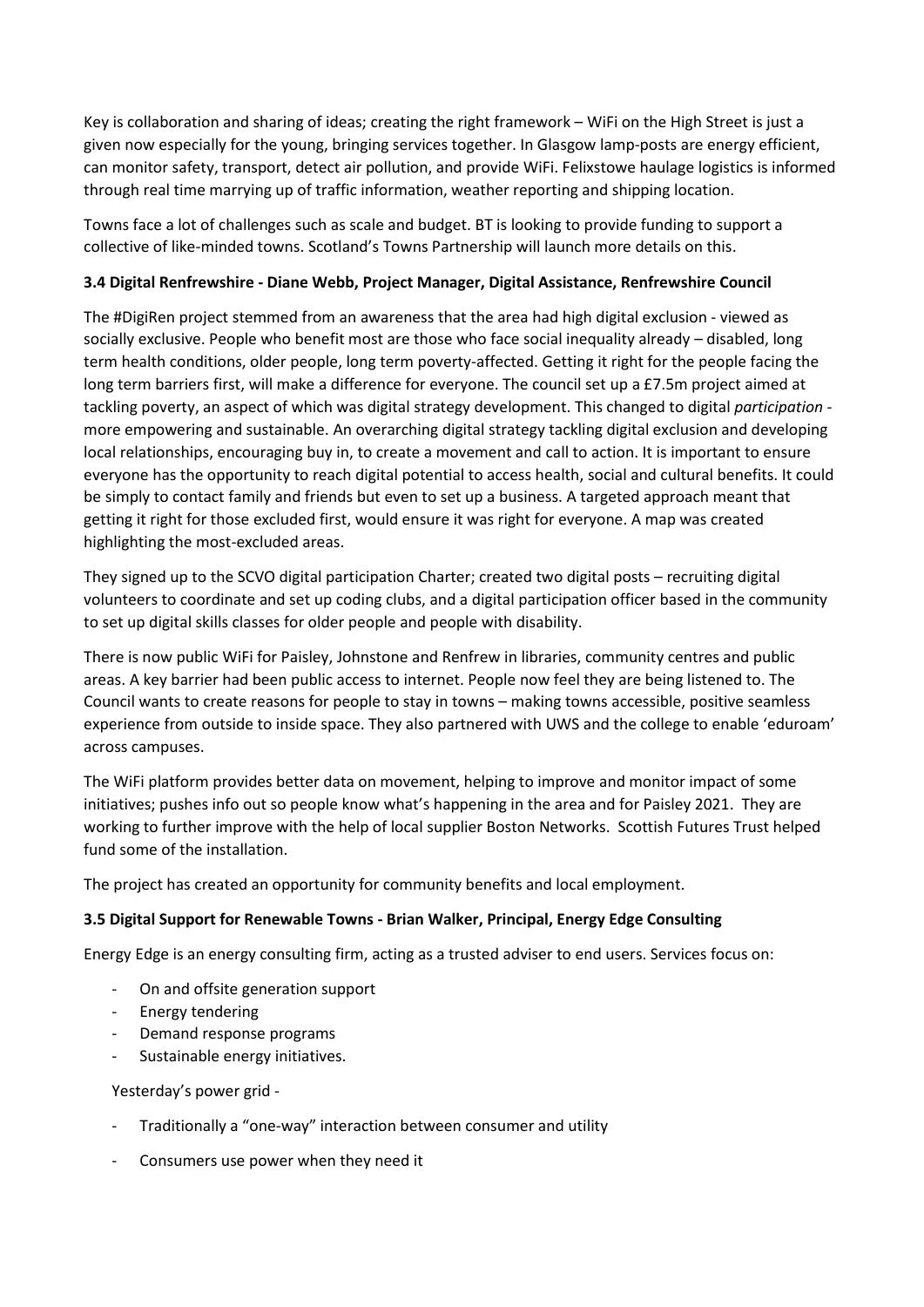- Utilities generate and deliver power to meet peak demand
- Building generation is the primary method of meeting new demand.

Tomorrow's smart grid would be described as -

- Tomorrow's smart grids will have a two way flow of information
- Consumers will receive price signals and make informed decisions on consumption
- Leverage technologies to change how & when energy is consumed
- Utilities can better integrate new generation technologies like wind and solar
- Overall a better link between consumer and provider

Towns, cities and large universities have a large footprint. Look at ways to optimise costs and usage. Consider infrastructure developments and use energy in way never used before.

#### **3.6 Discussion**

John Scott (JS) for Diane Webb (DW): Regarding rollout and identifying digital divide, are other local authorities doing this, and tackling it? DW is aware of Edinburgh and North Lanarkshire. The approach that Renfrew is taking is different, as they are working across public, private and third sector, as well as the university - so all had a say in what it could look like.

John Lee (JL) for DW: To what extent does the strategy depend on private sector providers like BT? DW would like to build further private sector links – at the moment working through Renfrewshire Chamber. David Wallace of BT added that they are working with a range of local authorities just now and collaborating through Scotland's Towns Partnership.

JS for Brian Walker (BW): With a move to electronic cars, is power storage scheme for cars feasible. BW: The goal is large scale battery deployment. It may be possible to discharge back to the grid in a small way to homes for example. Solar charging stations in car parks will become more common-place, with excess energy being sold back to grid.

In response to Langbank Community Council, DW said BT is addressing issues around provision of constant regular speed of broadband. DW offered to speak to the community council personally.

Ian Todd asked about CSR assets. DW said this is something they are looking into to make the business case for investment of time through CSR. BT also have a number of initiatives. For example, e.g. tech-savvy children training teachers who weren't.

David Kirk (DK) – although it is possible to work from home, many travel to Edinburgh. Is there a mismatch? Phil Prentice (PP) suggests we could be using to our advantage; reducing our carbon footprint; giving people more time at home especially for towns like Linlithgow, Kirkcaldy, Falkirk. Towns will then benefit from people working in their home or town hubs. Companies like CGI and BT are allowing employees to do that. It is down to public sector in particular to start to embrace it. Maggie Morrison (MM) agreed but stressed that it is not something tech companies can solve. The technology has been there for more than a decade. It is a cultural change that is required.

JS emphasised that Scottish Parliament has huge ambition to really increase broadband speed and access, and make us internationally competitive. DW confirmed that Openreach Chief Executive has spoken about major capital investment for Scotland in 2018. More info to come.

**4. Town Centre Action Plan Update – Phil Prentice, Chief Officer, Scotland's Towns Partnership** Key date for diary – Scotland's Towns Conference – 21 November, Paisley Town Hall.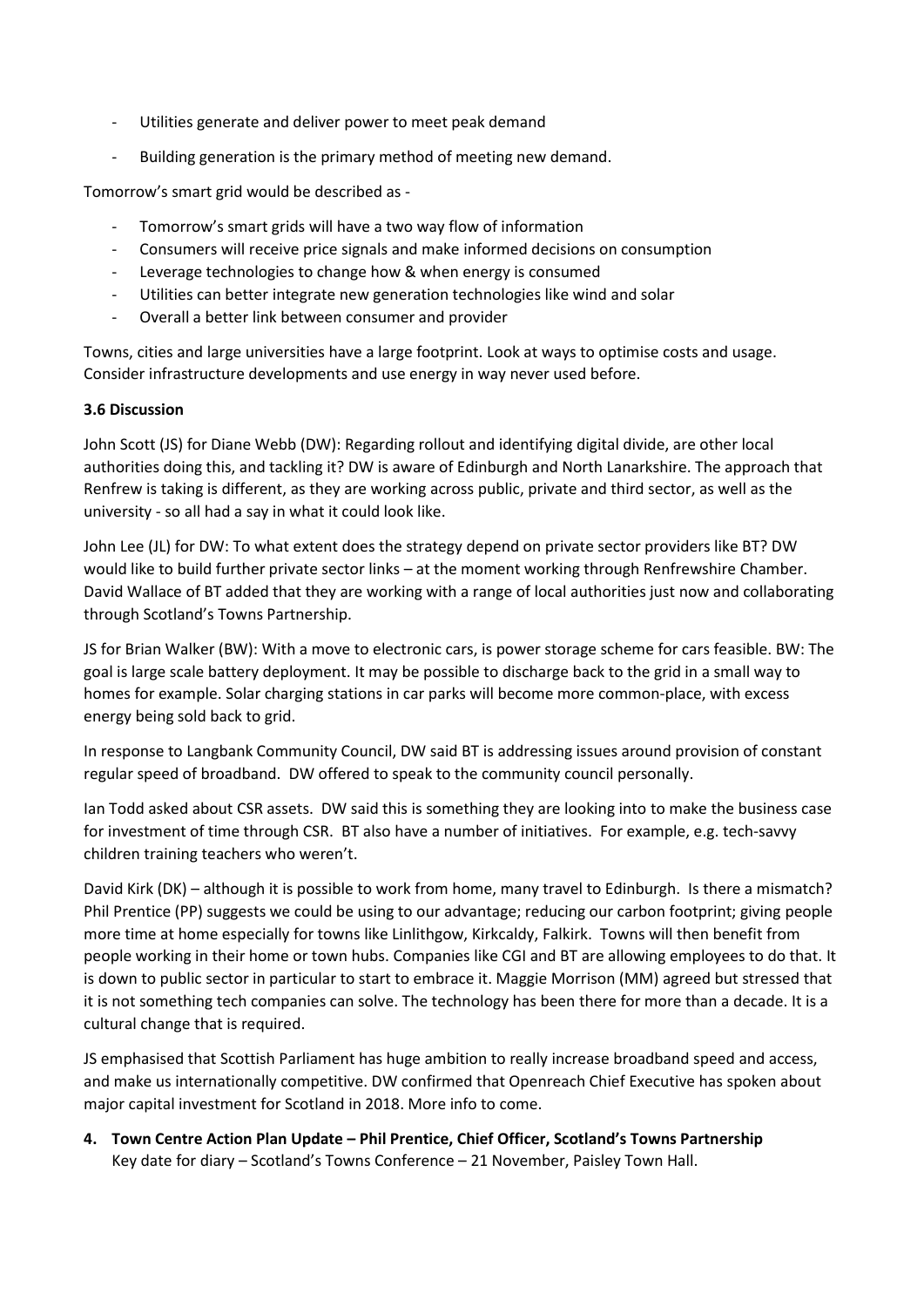During summer recess, on behalf of the Cross Party Group, STP runs the MSP Connectors programme, brokering MSP visits across Scotland's towns.

All presentations and meeting papers will be shared online and the digital guidance was launched today and is online. We now need to be ambitious, collaborative, strategic. Work collaboratively to deliver better places and experiences. Festival of Ideas is a great example of what towns should be doing.

#### **5. Any Other Competent Business**

JS thanked all speakers for their interesting contributions and CGI for supporting refreshments.

#### **6. Date of Next Meeting**

The next meeting will take place in Committee Room 1 on, Wednesday, 7<sup>th</sup> June from 1830 - 2000. The theme to be discussed is Inclusive Towns.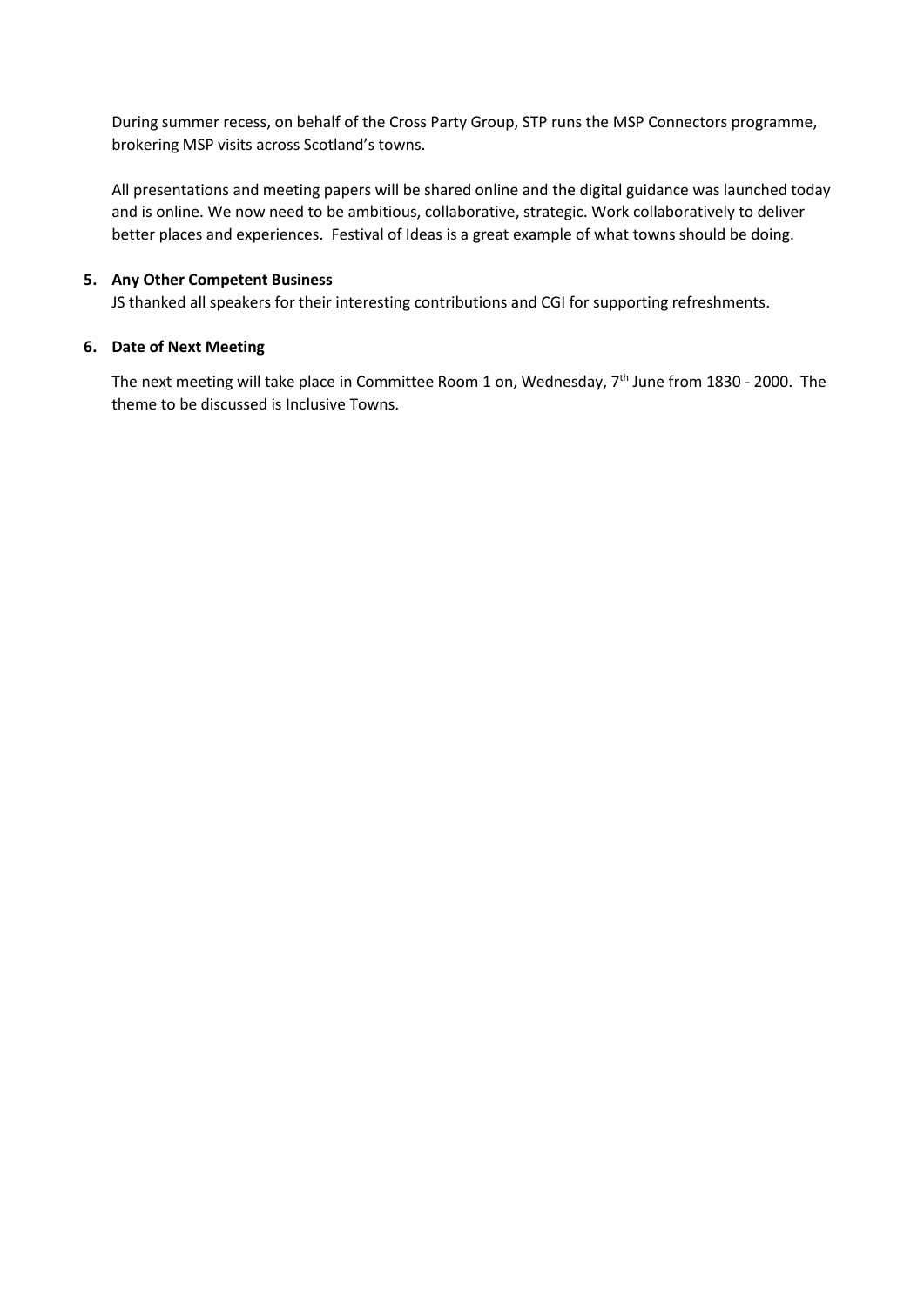## **APPENDIX 1 – RECORD OF 8 MARCH 2017 AGENDA**

# **Cross Party Group on Towns and Town Centres**

12:30 - 14:00, Wednesday, 8<sup>th</sup> March 2017 Committee Room 2, Scottish Parliament

# **AGENDA**

# *Digital Towns*

*Refreshments kindly supported by CGI Scotland*

| 12:15 | Meet in Parliament reception area                                                                    |
|-------|------------------------------------------------------------------------------------------------------|
| 12:30 | <b>Refreshments</b>                                                                                  |
| 12:40 | Welcome and Opening Remarks - John Scott MSP, Convener                                               |
| 12:45 | Minutes of Previous Meeting of the Cross Party Group & Matters<br>Arising - John Scott MSP, Convener |

# **Digital Towns**

| 12:50 | Digital Towns Strategy for Scotland: Phil Prentice, Chief Officer, Scotland's Towns<br>Partnership    |
|-------|-------------------------------------------------------------------------------------------------------|
| 13:00 | Maggie Morrison, Vice President Public Sector, CGI Scotland                                           |
| 13:10 | What Does Digital Mean for Towns? - David Wallace, Regional Director – Major and<br>Public Sector, BT |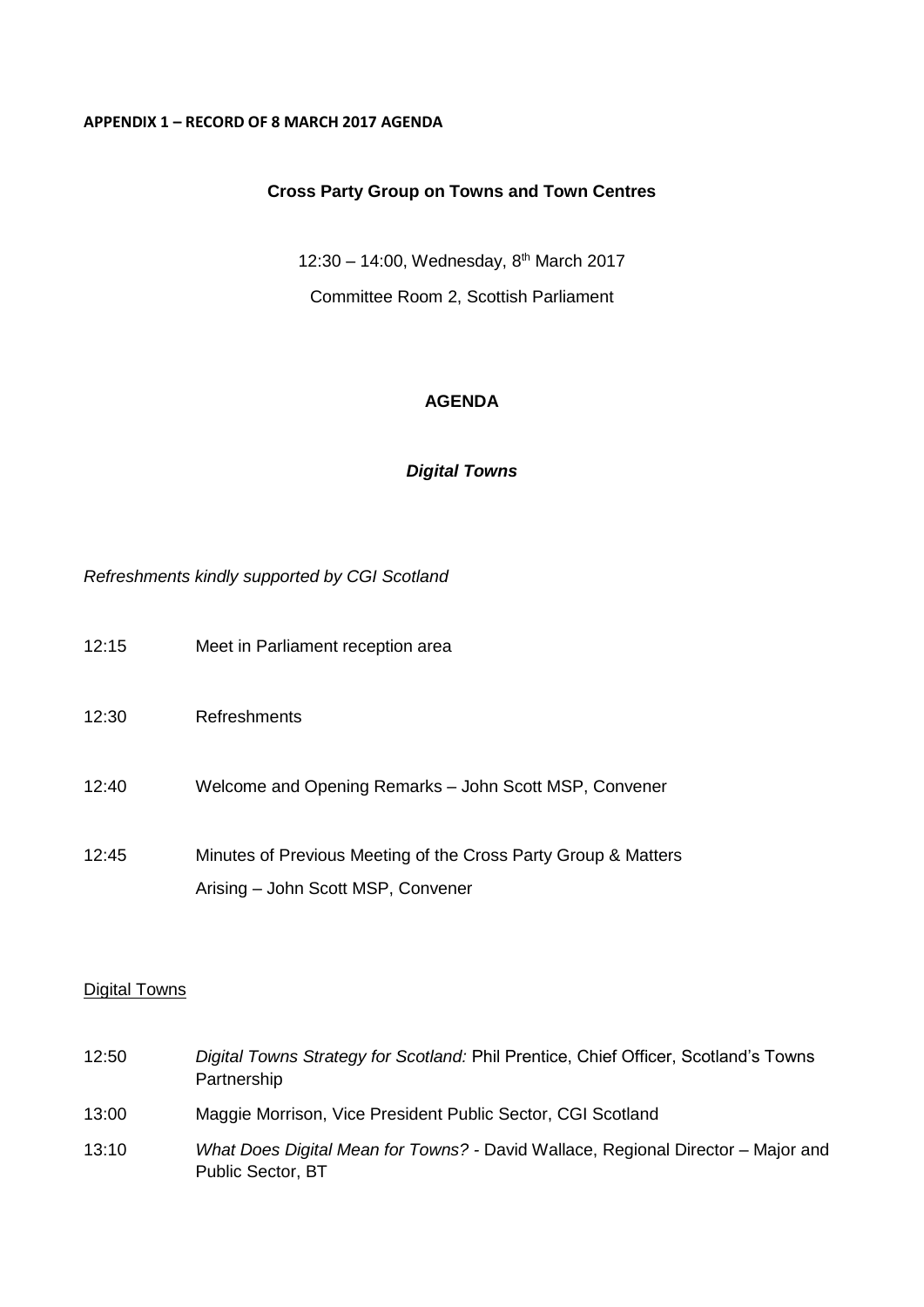- 13:20 *Digital Renfrewshire* Diane Webb, Project Manager, Digital Assistance, Renfrewshire Council
- 13:30 *Digital Support for Renewable Towns -* Brian Walker, Principal, Energy Edge Consulting, LLC
- 13:35 Discussion
- 13:50 Any Other Competent Business
- 14:00 Close of Meeting

Date of Next Meeting – 7 June 2017 (18:00 – 20:00, CR5) – 'Inclusive Towns'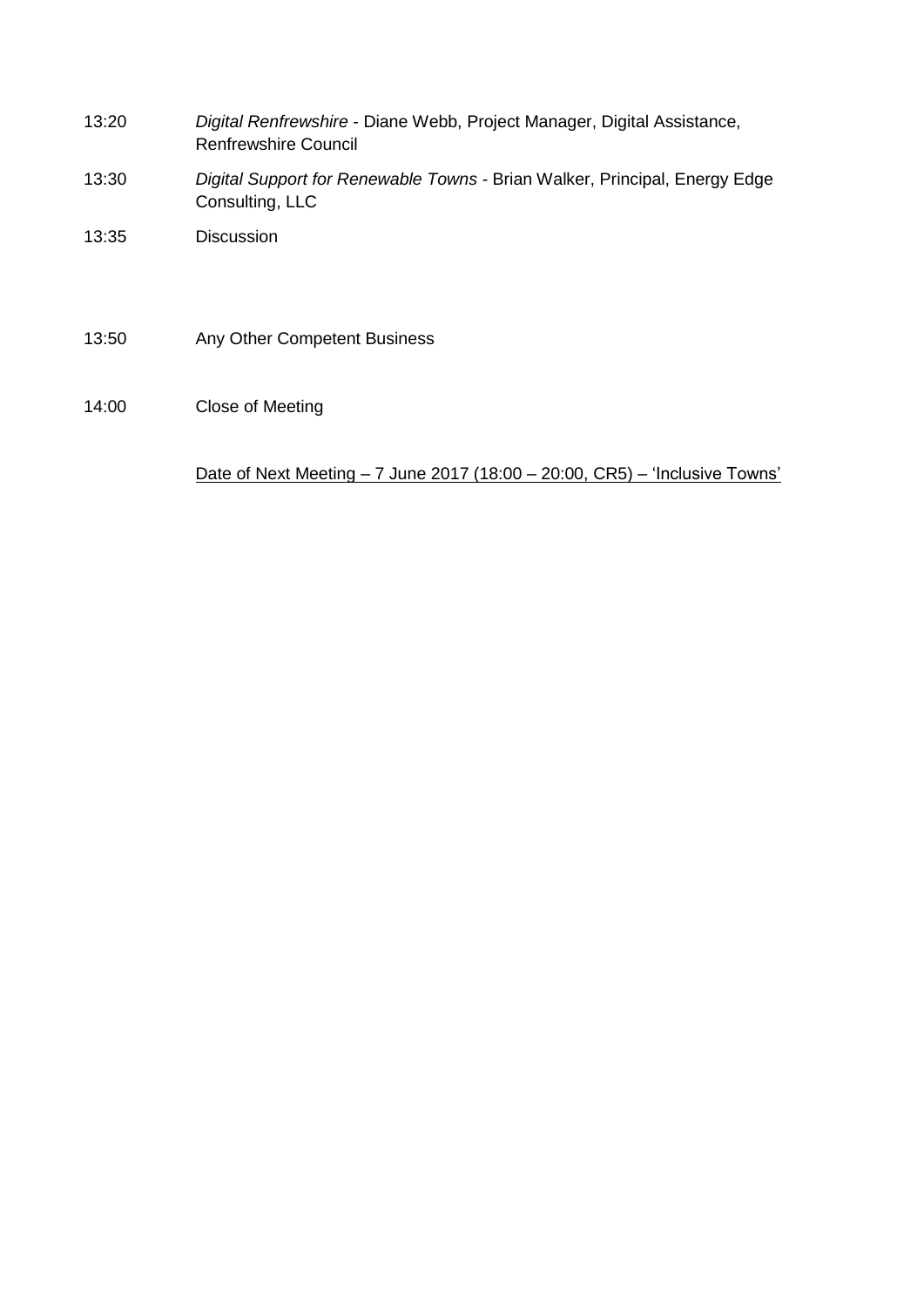#### **APPENDIX 2 – ATTENDANCE AND APOLOGIES FOR THE CPG ON 8 MARCH 2017**

#### **Cross Party Group on Towns and Town Centres Attendance 8 March 2017, 12:30 – 14:00, Committee Room 2**

#### Attendees

Jamie Baker, East Lothian Council Simon Baldwin, Destination 66 Neil Barrington, Langbank Community Council Elaine Bone, Scotland's Towns Partnership Ray Boyle, New Consensus Leigh Brown, ATCM/Perth and Kinross Council John Corbett, SAOL Karen Davidson, Kingsgate Shopping Centre Peter de Vink, Midlothian Council Alexandra Dewar, Weber Shandwick Ian Doctor, Clackmannanshire Council Tom Donaldson, One Dalkeith Lisa Edwards, Dunfermline Delivers Julie Foster, Boston Networks Ian Fowell, Scottish Small Towns Group Maxine Fraser, Retailers Against Crime Felix Gibson, 802works Gregor Graham, East Dunbartonshire Council David Grove, Fife Council Rachael Hamilton MSP Bill Harvey, Kirkcaldy4All Alistair Hilton, Dundee City Council Jennifer Horn, East Dunbartonshire Council Jianfeng Huang, Glasgow Caledonian University Steve Hunt Lawrence Hunter, Clackmannanshire Council Jordan Jarvie, Town Centre Activities Ltd Tom Johnston, Scottish Chambers David Kirk, Cupar Development Trust John Lee, Scottish Grocers Federation Gordon Lindhurst MSP Kirsty Macari, Angus Council Gillian Martin MSP Jacqueline McArthur, Falkirk Council Kyle McBurnie, Town Centre Activities Ltd Scott McEwan, Boston Networks Joe McGarrigle, Langbank Community Council Fiona McMichael, CityFibre Cath McNally, Lloyds TSB Foundation Dominic McNally, Virgin Media Sandra Montador-Stewart, Fife Council Loretta Mordi, Museums Galleries Scotland